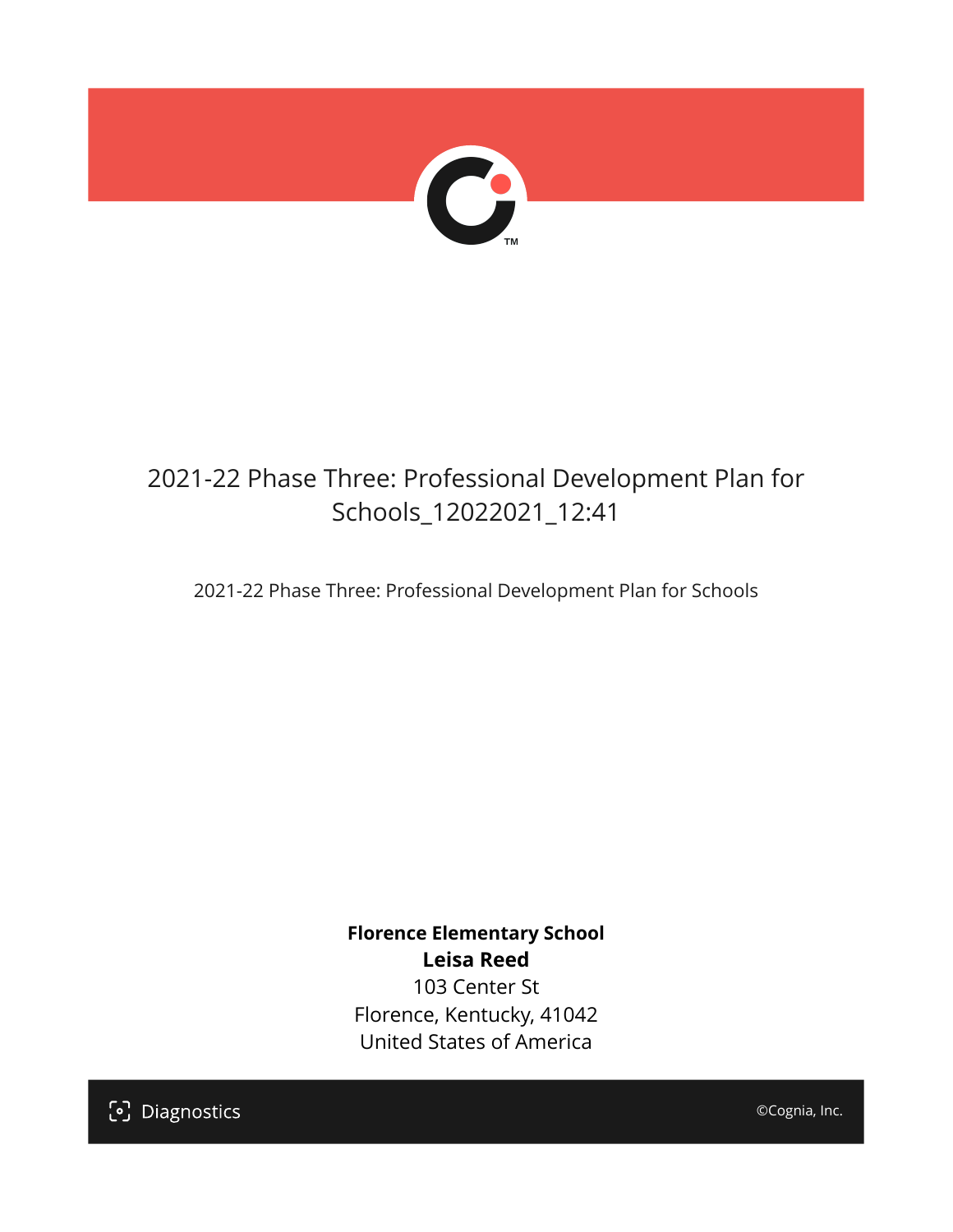2021-22 Phase Three: Professional Development Plan for Schools - 2021-22 Phase Three: Professional Development Plan for

Schools\_12022021\_12:41 - Generated on 05/20/2022

Florence Elementary School

## **Table of Contents**

[2021-22 Phase Three: Professional Development Plan for Schools](#page-2-0)[3](#page-2-0)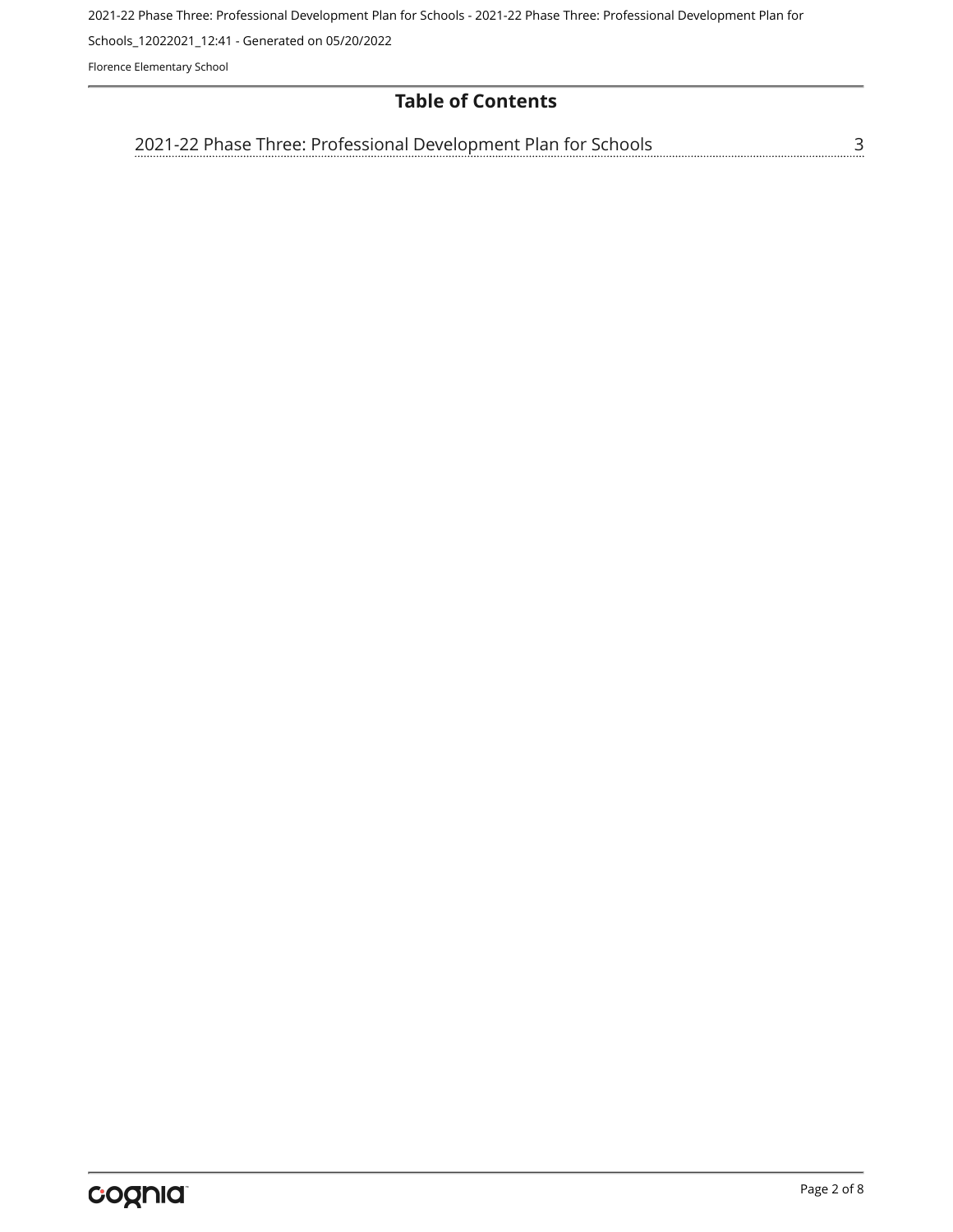2021-22 Phase Three: Professional Development Plan for Schools - 2021-22 Phase Three: Professional Development Plan for Schools\_12022021\_12:41 - Generated on 05/20/2022 Florence Elementary School

## <span id="page-2-0"></span>**2021-22 Phase Three: Professional Development Plan for Schools**

The purpose of this diagnostic is to support the school in designing and implementing a professional development plan that aligns to the goals established in KRS 158.6451 and the local needs assessment. The basis of the professional development plan aligns to [704 KAR 3:035,](https://apps.legislature.ky.gov/Law/kar/704/003/035.pdf) which states the following:

Annual Professional Development Plan:

Section 2. Each local school and district shall develop a process to design a professional development plan that meets the goals established in KRS 158.6451 and in the local needs assessment. A school professional development plan shall be incorporated into the school improvement plan and shall be made public prior to the implementation of the plan. The local district professional development plan shall be incorporated into the district improvement plan and posted to the local district Web site prior to the implementation of the plan.

Section 3. Each school and local district professional development plan shall contain the following elements:

1. A clear statement of the school or district mission

2. Evidence of representation of all persons affected by the professional development plan

3. A needs assessment analysis

4. Professional development objectives that are focused on the school or district mission, derived from the needs assessment, and specify changes in educator practice needed to improve student achievement; and

5. A process for evaluating impact on student learning and improving professional learning, using evaluation results

Research demonstrates a positive link between high-quality professional learning (HQPL), teaching practices and student outcomes. Effective professional learning not only has the potential to improve both classroom instruction and student outcomes, but also it can be effective in recruiting and retaining teachers. When designing and/or selecting HQPL at the local level, it is important to ensure alignment to the characteristics of [High-Quality Professional](https://protect-us.mimecast.com/s/t_VKCmZ28lUj9ElyiG-gxw?domain=education.ky.gov)  [Learning](https://protect-us.mimecast.com/s/t_VKCmZ28lUj9ElyiG-gxw?domain=education.ky.gov).

1. What is the school's mission?

Empowering students, families, and teachers to achieve high levels of learning and leadership.

2. The needs assessment provides the framework for **all** schools to clearly identify their most critical areas for improvement that will be addressed in the planning process through the development of goals, objectives, strategies and activities.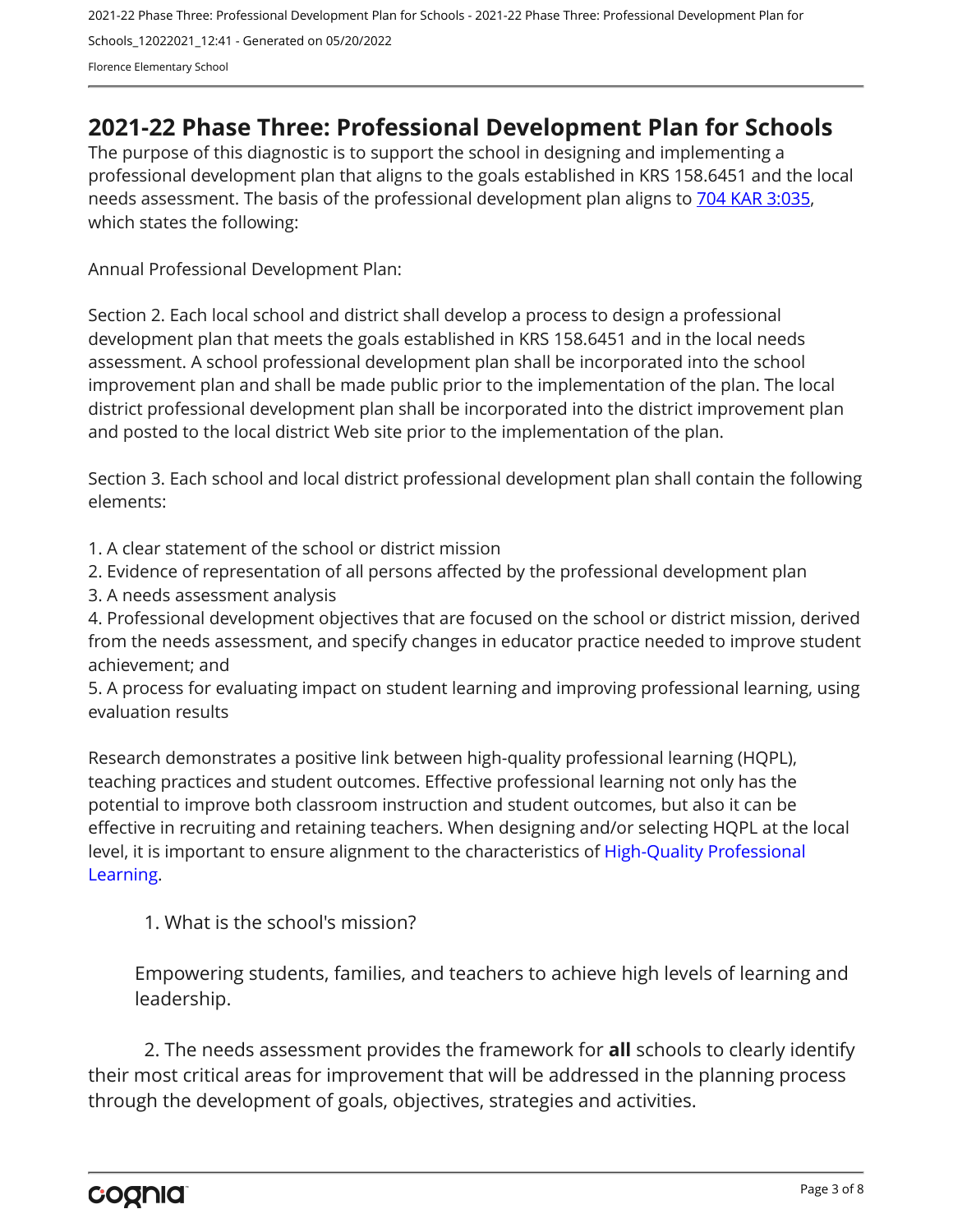2021-22 Phase Three: Professional Development Plan for Schools - 2021-22 Phase Three: Professional Development Plan for Schools\_12022021\_12:41 - Generated on 05/20/2022

Florence Elementary School

Based on the most critical areas for improvement identified in the completed needs assessment per [703 KAR 5:225](https://apps.legislature.ky.gov/law/kar/703/005/225.pdf) (3), what are the school's **top two priorities** for professional development that support continuous improvement?

Professional learning for implementation of the Fountas and Pinnell Literacy System. Professional learning to support building number sense through conceptual understanding, procedural fluency and application.

3. How do the identified **top two priorities** of professional development relate to school goals?

Both literacy and math proficiency declined on the most recent KSA.

4a. For the first priority need, what are the specific objectives for the professional development aligned to the school goal(s)? Consider the long and short term changes that need to occur in order to meet the goal.

Implementation of guided reading, interactive read aloud, reading mini-lessons, shared reading, shared writing, writer's workshop, and word study. We are working to implement all components to create a literacy block for students that is responsive and differentiated to meet individual needs, while also providing grade level content.

4b. What are the intended results? (student outcomes; educator beliefs, practices, etc.)

We hope to not only recover losses in proficiency due to the pandemic and continue our trajectory towards proficiency. We've discovered that a "silo" approach to instruction increases gaps and hinders student success. Our goal is to create seamless learning experiences, rooted in literacy and numeracy instruction.

4c. What will be the indicators of success? Consider the completed actions or markers that need to occur that would indicate the goals and objectives have been achieved.

Increase in student proficiency and growth, on both local and state assessments (iReady, CASE, KSA).

4d. Who is the targeted audience for the professional development?

All teachers, administrators, and instructional coach.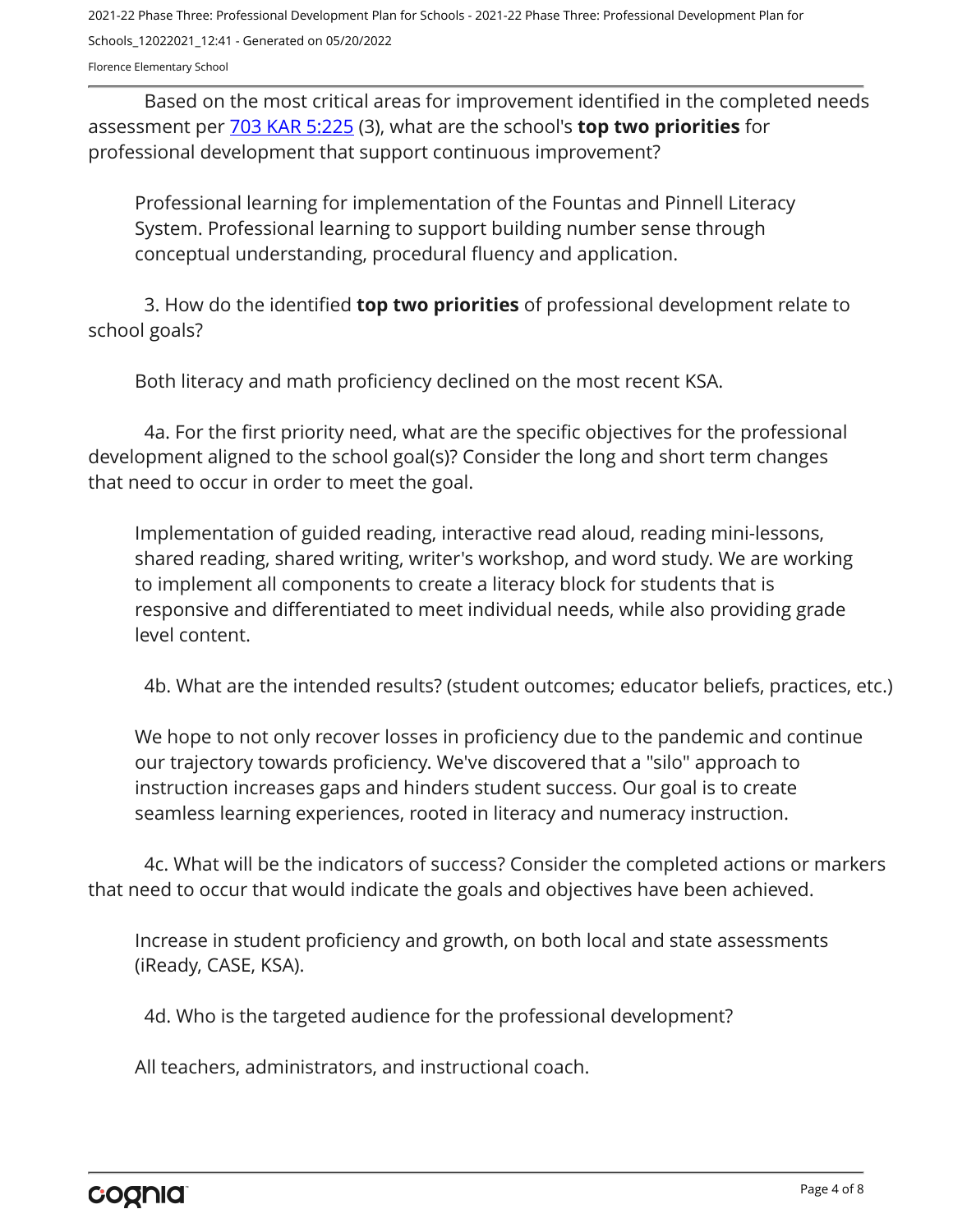2021-22 Phase Three: Professional Development Plan for Schools - 2021-22 Phase Three: Professional Development Plan for Schools\_12022021\_12:41 - Generated on 05/20/2022

Florence Elementary School

4e. Who is impacted by this component of professional development? (students, teachers, principals, district leaders, etc.)

Students (K-5), teachers, and administration.

4f. What resources are needed to support the professional development? (staff, funding, technology, materials, time, etc.)

Funding and release time for teachers to disaggregate data for instructional decision-making.

4g. What ongoing supports will be provided for professional development implementation? (coaching, professional learning communities, follow up, etc.)

Classroom visits, instructional feedback, professional learning sessions, and coaching.

4h. How will the professional development be monitored for evidence of implementation? Consider data (student work samples, grade-level assessments, classroom observations, etc.) that will be gathered, persons responsible and frequency of data analysis.

We have our professional learning scheduled before school begins for initial training, on-going visits with reflection and feedback throughout the school year to see implementation in action, and follow-up training and reflection at the end of the school year.

5a. For the second priority need, what are the specific objectives for the professional development aligned to the school goal(s)? Consider the long and short term changes that need to occur in order to meet the goal.

Increase in student proficiency and growth in math.

5b. What are the intended results? (student outcomes; educator beliefs, practices, etc.)

We saw a dramatic decline in math proficiency from K-PREP to KSA data release. We intend to re-cover our previous proficiency level and increase both proficiency and growth in math. Our aim is for teachers to better instruct students in the attainment of math problem solving skills, fluency, and numeracy acquisition.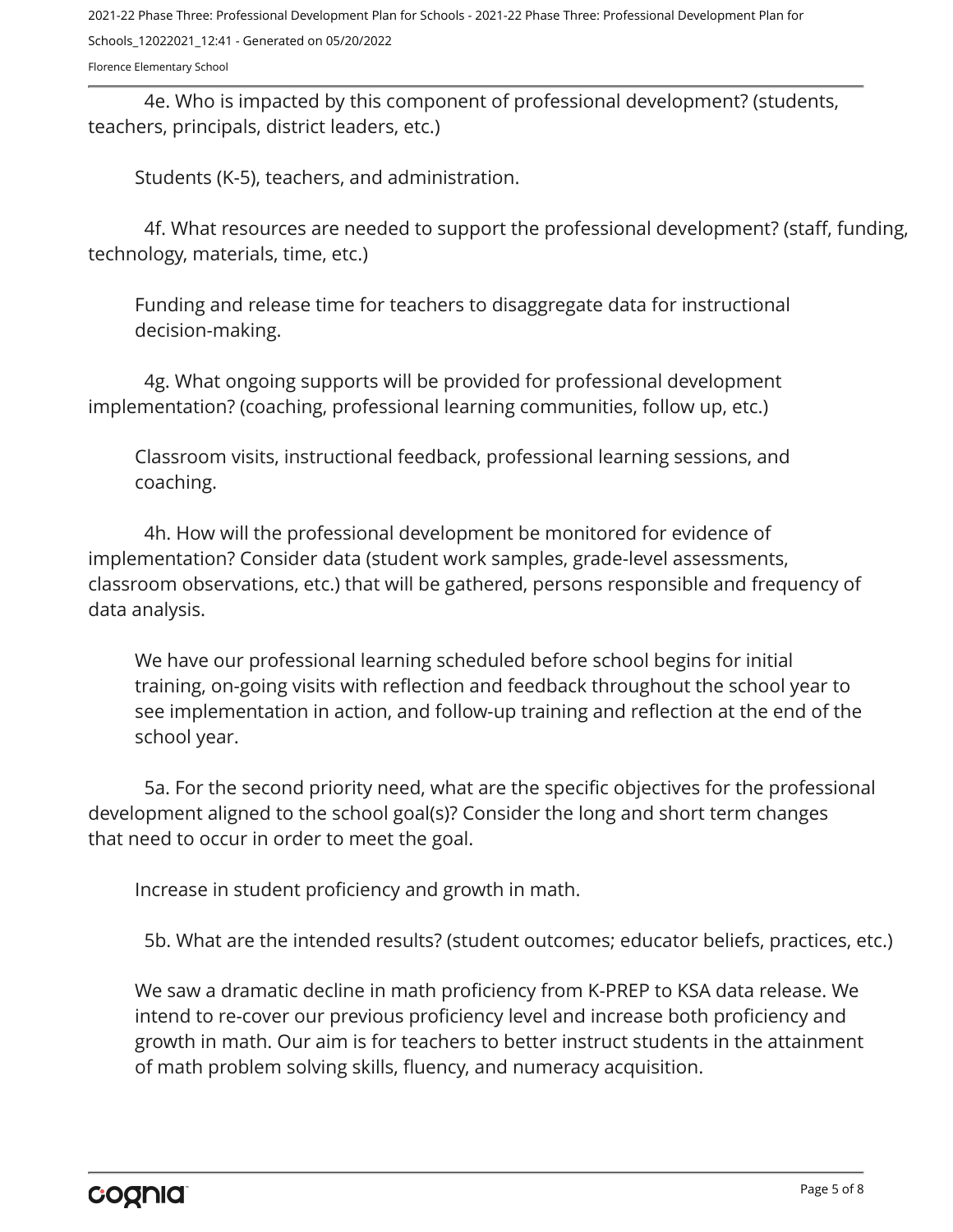2021-22 Phase Three: Professional Development Plan for Schools - 2021-22 Phase Three: Professional Development Plan for Schools\_12022021\_12:41 - Generated on 05/20/2022

Florence Elementary School

5c. What will be the indicators of success? Consider the completed actions or markers that need to occur that would indicate the goals and objectives have been achieved.

Increase in student proficiency and growth, on both local and state assessments (iReady, CASE, KSA).

5d. Who is the targeted audience for the professional development?

Teachers, administration, and instructional coach.

5e. Who is impacted by this component of professional development? (students, teachers, principals, district leaders, etc.)

Students, teachers, administration.

5f. What resources are needed to support the professional development? (staff, funding, technology, materials, time, etc.)

Funding, release time for teachers to disaggregate data and plan instructional response.

5g. What ongoing supports will be provided for professional development implementation? (coaching, professional learning communities, follow up, etc.)

Classroom visits, instructional feedback, professional learning sessions, and coaching.

5h. How will the professional development be monitored for evidence of implementation? Consider data (student work samples, grade-level assessments, classroom observations, etc.) that will be gathered, persons responsible and frequency of data analysis.

Professional development will be monitored for implementation through classroom observations and feedback, coaching support, student work, discussions during professional learning communities and intentional follow-up training and reflection as needed.

6. Optional Extension: If your school has identified additional professional development priorities that you would like to include, you may upload an attachment with the answers to question 3 and a-h as seen in questions 4 and 5. If you do not wish to include an optional extension, please list N/A in the space provided below.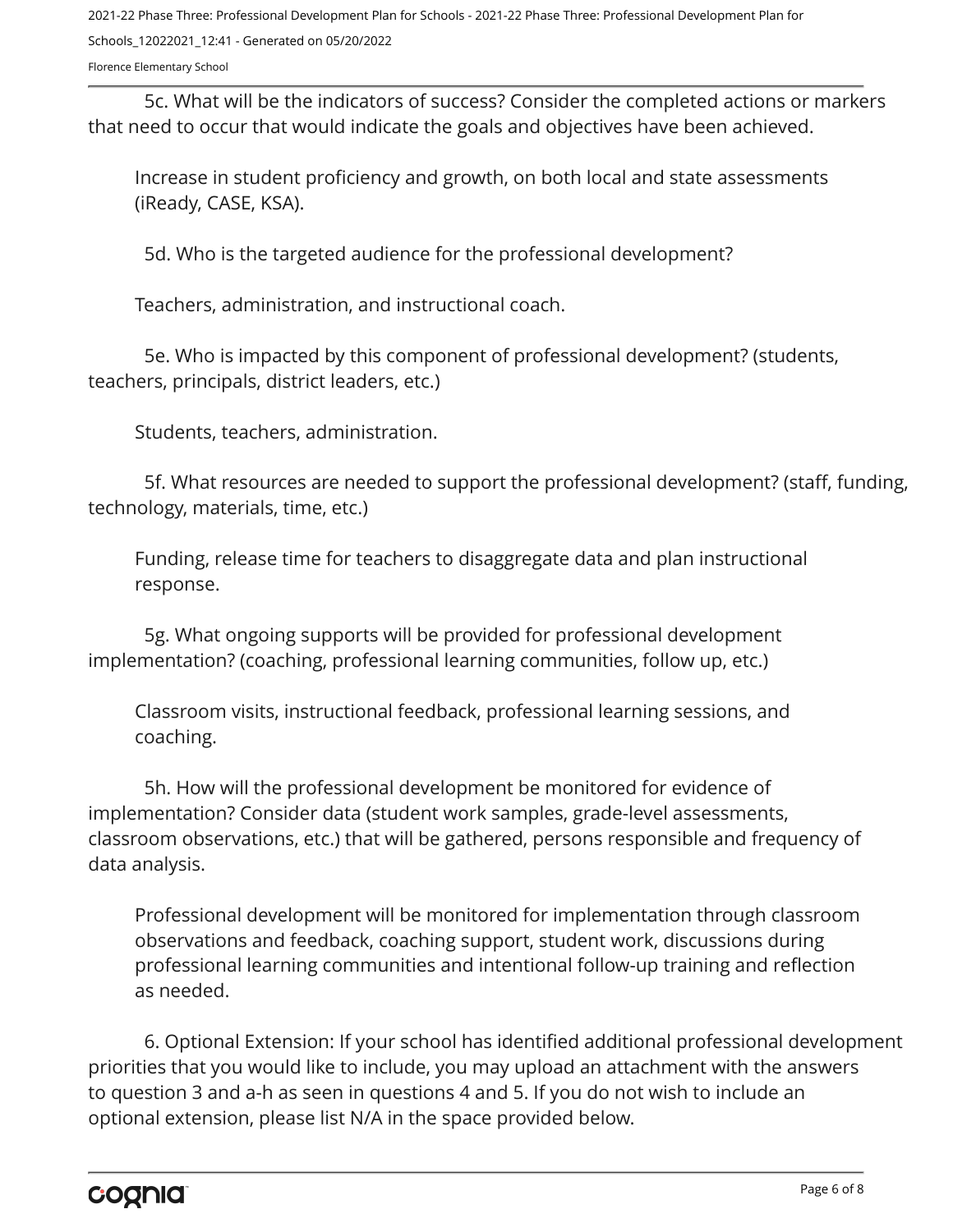2021-22 Phase Three: Professional Development Plan for Schools - 2021-22 Phase Three: Professional Development Plan for Schools\_12022021\_12:41 - Generated on 05/20/2022 Florence Elementary School

N/A